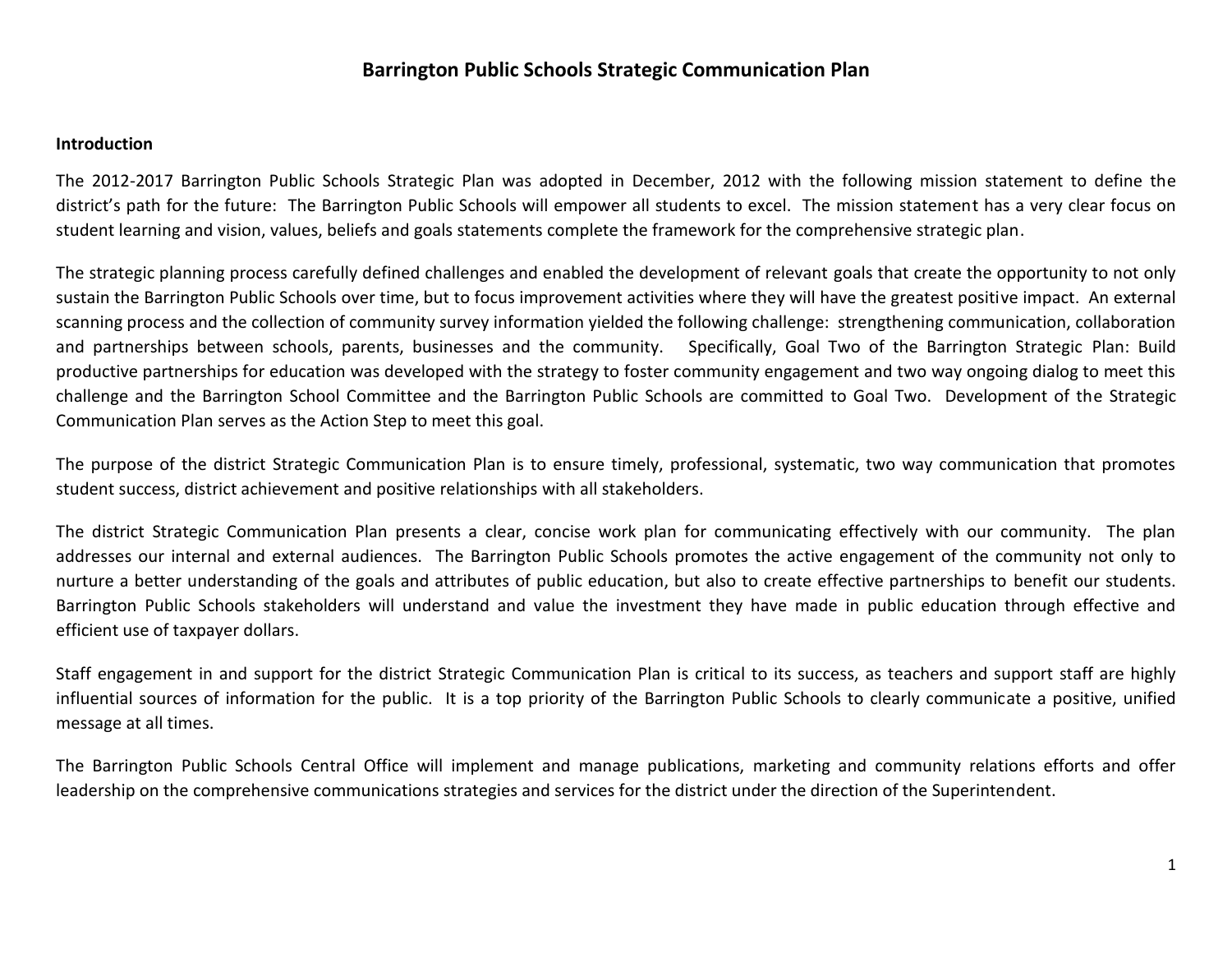### **Critical Questions**

- · How does this plan benefit students, parents, the community and staff?
- · What methods should we use to communicate/gain information to/from our stakeholders?
- · How do we let our stakeholders know about our action plans and progress toward achievement of identified district goals?

### **Communication Goals**

Use multiple and appropriate methods of communication and engagement to reach all stakeholders and every part of the community to gain meaningful input, participation, partnerships and shared responsibilities for student success.

Recognize the value of creating a branding image that reflects the district commitment to excellence in teaching and learning and conveys a desired and unique image; publications reflect professionalism and quality.

### **Assessment, Accountability and Opportunities for Community Engagement and Input**

In order to measure the effectiveness of the district Strategic Communication Plan we will employ a variety of methods matched to our situation and needs.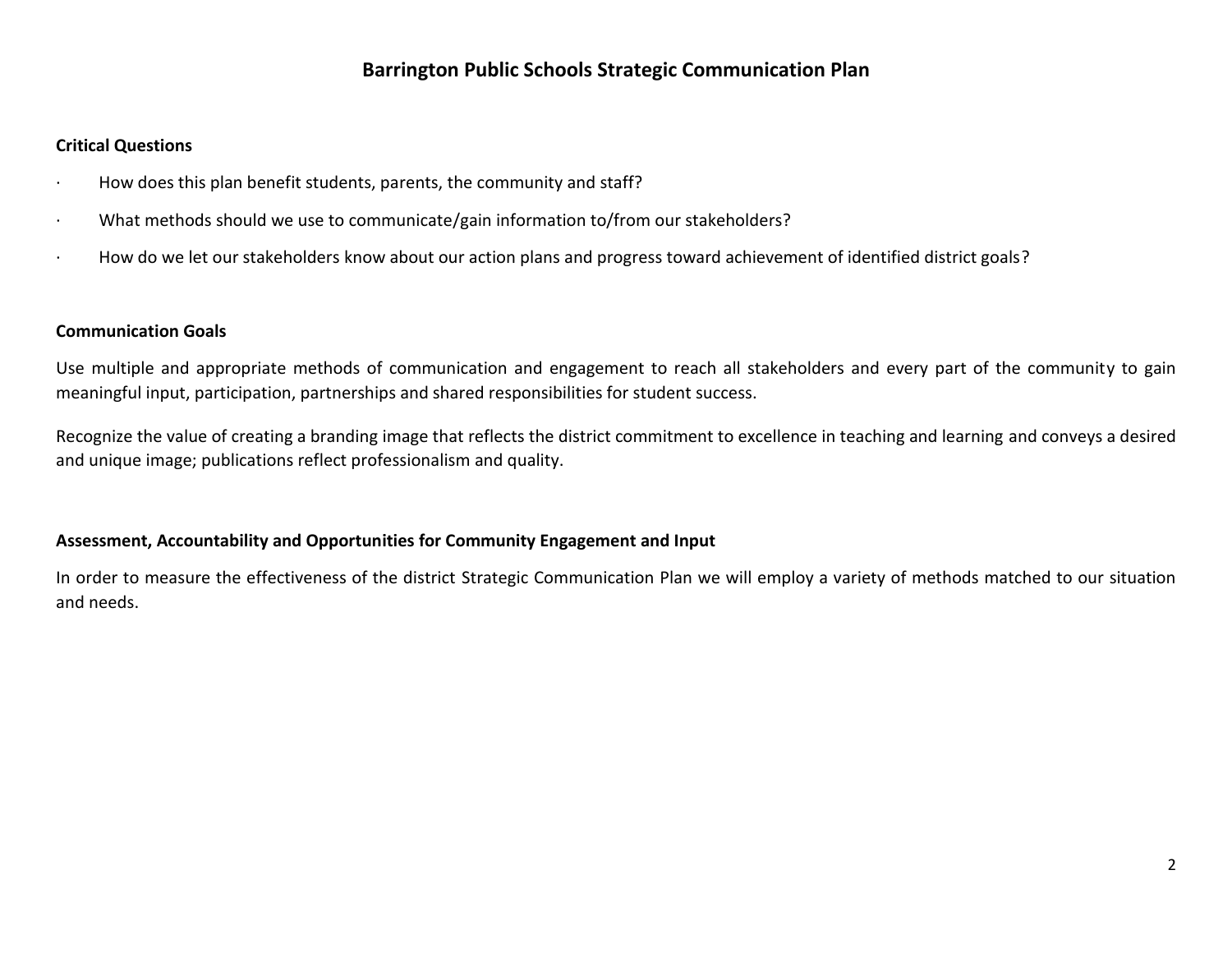| <b>Strategic</b><br><b>Direction:</b>      | <b>Suggested Goals:</b>                                                                                                                     | <b>Objectives:</b>                                                                                                                                                                | <b>Suggested Action Steps for Consideration:</b>                                                                                                                                                                                                                                                                                                                                                                                                                                           |
|--------------------------------------------|---------------------------------------------------------------------------------------------------------------------------------------------|-----------------------------------------------------------------------------------------------------------------------------------------------------------------------------------|--------------------------------------------------------------------------------------------------------------------------------------------------------------------------------------------------------------------------------------------------------------------------------------------------------------------------------------------------------------------------------------------------------------------------------------------------------------------------------------------|
| Partnerships for<br><b>Student Success</b> | Broaden public<br>1.<br>understanding of<br><b>Barrington Public</b><br>Schools quality<br>teaching, learning<br>and student<br>achievement | A. Create a "One Clear<br>Voice" initiative to<br>deliver and reinforce<br>clear, consistent<br>messages                                                                          | Develop key messages for staff, board and key communicators<br>1.<br>Design information materials to create a "brand" image; Include<br>2.<br>logo and mission on all communications<br>3. Create BPS State of the Schools address                                                                                                                                                                                                                                                         |
|                                            |                                                                                                                                             | Develop public<br><b>B.</b><br>information materials<br>for Barrington Public<br>Schools that emphasize<br>the district's core<br>values and the<br>attributes of every<br>school | 1. Create public information materials available to realtors, at all<br>schools, board meetings and other functions<br>2. Revise and update the website according to best practice and<br>include Realtor link and FAQs<br>3. Expand cable television/live stream offerings<br>Provide regular updates from the district for school newsletters<br>4.<br>Create video segments on website<br>5.<br>Develop an annual written report for direct mail distribution to<br>6.<br>the community |
|                                            |                                                                                                                                             | C. Continue to clearly and<br>consistently<br>communicate the<br>successes of schools                                                                                             | 1. Include Achievement Recognition in School Committee meeting<br>agendas<br>2. Include Spotlight on Teaching and Learning in School Committee<br>meeting agendas<br>3. Points of Pride and brainstorming on the topic "What's Right with<br>Our Schools" and incorporate in website to be updated monthly                                                                                                                                                                                 |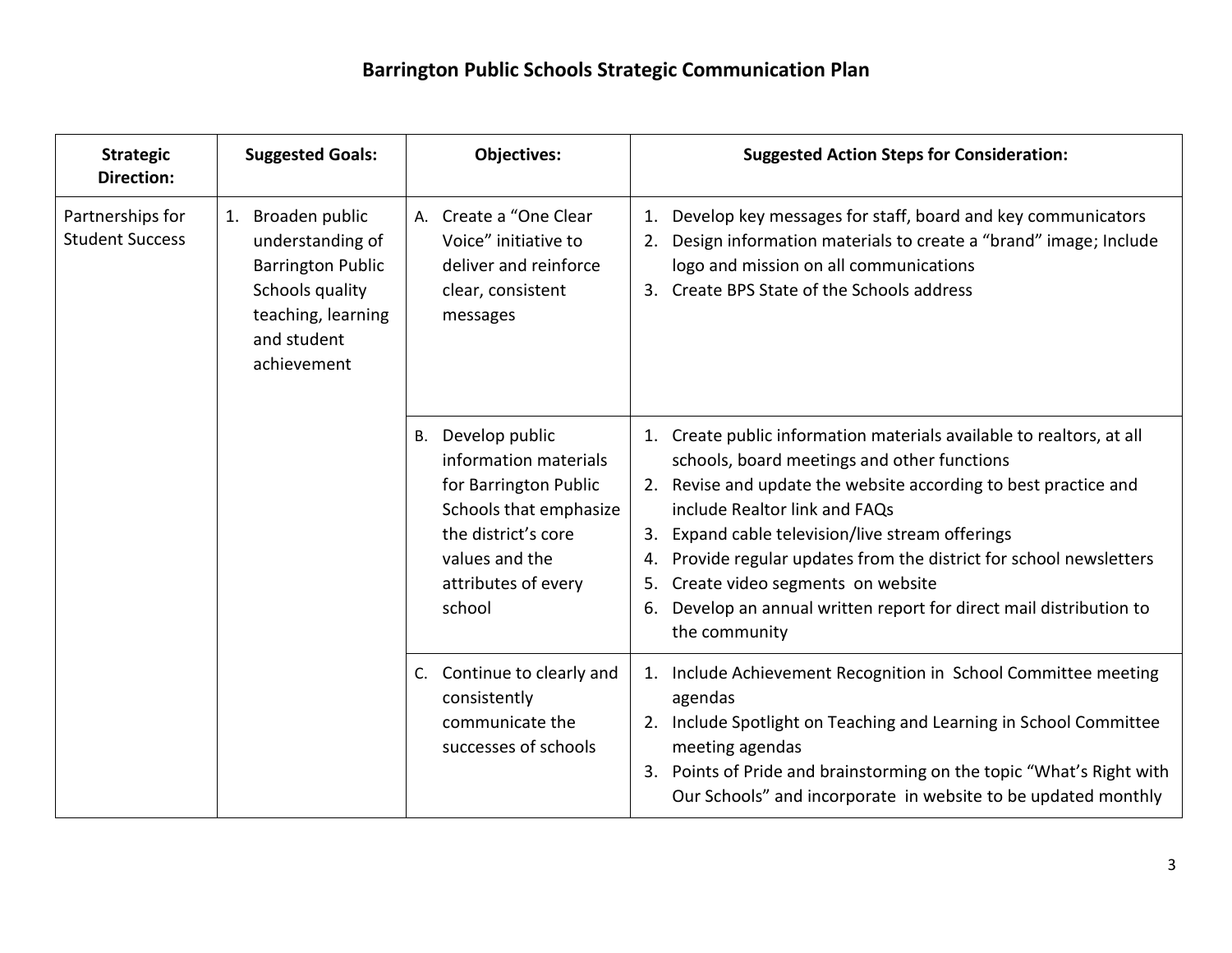| <b>Strategic</b><br><b>Direction:</b> | <b>Suggested Goals:</b>                                                                                                                               | Objectives:                                                                        | <b>Suggested Action Steps for Consideration:</b>                                                                                                                                                                                                                                                                                                                                                                                                                                                                                                                                                                                                                                                                                                                                                                                                                                                                                                                                                                                                  |
|---------------------------------------|-------------------------------------------------------------------------------------------------------------------------------------------------------|------------------------------------------------------------------------------------|---------------------------------------------------------------------------------------------------------------------------------------------------------------------------------------------------------------------------------------------------------------------------------------------------------------------------------------------------------------------------------------------------------------------------------------------------------------------------------------------------------------------------------------------------------------------------------------------------------------------------------------------------------------------------------------------------------------------------------------------------------------------------------------------------------------------------------------------------------------------------------------------------------------------------------------------------------------------------------------------------------------------------------------------------|
|                                       | 2. Focus the<br>communication<br>efforts on<br>engaging<br>stakeholders to<br>take action to<br>support students<br>and the needs of<br>our community | A. Establish regular two-<br>way communication<br>with the Barrington<br>community | 1. Develop a publication for electronic distribution to district<br>residents<br>2. Provide news inserts for business/community publications<br>3. Implement a "speaker's bureau" of in-district experts for use by<br>community and business organizations<br>4. Use ENN (Eagle News Network) to deliver information on a<br>regular basis<br>Initiate regular communication with community organizations<br>5.<br>Enhance communication with senior citizens to recognize their<br>6.<br>contributions and include them in the activities of the Barrington<br>Public Schools VIP for senior citizens<br>7. Communicate with neighbors, partners and businesses regarding<br>initiatives, calendars and events<br>8. Study current education issues and be prepared to respond<br>regarding district reforms and initiatives<br>9. Develop a Realtor outreach campaign to provide resources to<br>help clients learn about the Barrington Public Schools<br>10. Hold Community information nights<br>11. Develop collaborative business efforts |
|                                       |                                                                                                                                                       | B. Build relationships with<br>elected officials                                   | Meet with government agencies<br>1.<br>2. Meet with government officials                                                                                                                                                                                                                                                                                                                                                                                                                                                                                                                                                                                                                                                                                                                                                                                                                                                                                                                                                                          |
|                                       |                                                                                                                                                       | C. Establish and maintain<br>positive relationships<br>with media outlets          | 1. Issue regular press releases<br>2. Create a system to regularly share positive stories about<br><b>Barrington Public Schools</b><br>3. Maintain student pages on local publications                                                                                                                                                                                                                                                                                                                                                                                                                                                                                                                                                                                                                                                                                                                                                                                                                                                            |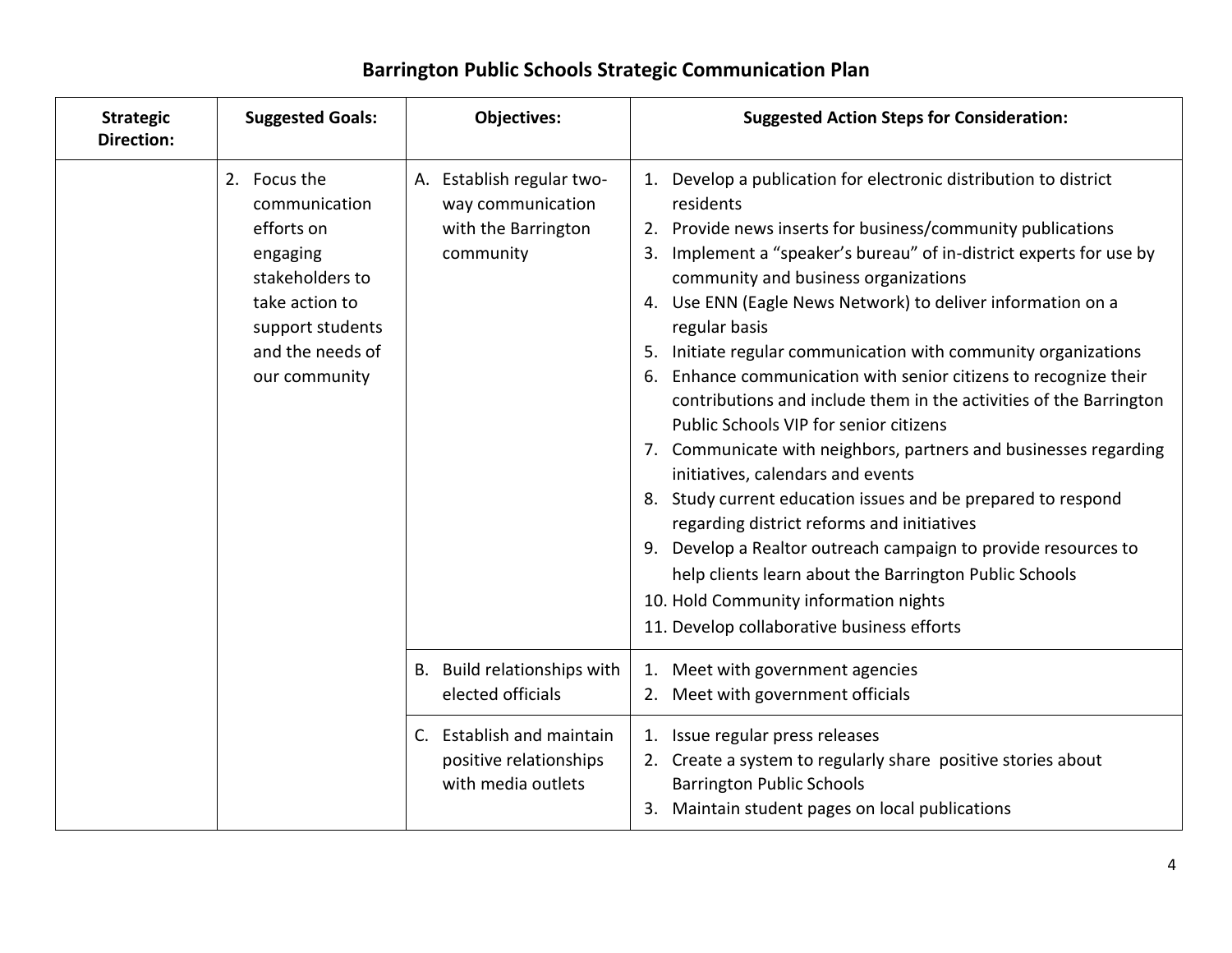| <b>Strategic</b><br><b>Direction:</b> | <b>Suggested Goals:</b> | <b>Objectives:</b>                                                                           | <b>Suggested Action Steps for Consideration:</b>                                                                                                                                                                                                                                                                                                                                                                                                                                                                                                           |
|---------------------------------------|-------------------------|----------------------------------------------------------------------------------------------|------------------------------------------------------------------------------------------------------------------------------------------------------------------------------------------------------------------------------------------------------------------------------------------------------------------------------------------------------------------------------------------------------------------------------------------------------------------------------------------------------------------------------------------------------------|
|                                       |                         | D. Establish regular two-<br>way communication<br>with Barrington Public<br>Schools' parents | 1. Provide training for parents and community on how best to<br>access information and provide input<br>2. Expand volunteer program<br>3. Help parents become advocates for their children through<br>information sessions<br>4. Connect early with new families - Parent Ambassadors Club to<br>welcome new families to schools and serve as resource contacts<br>and advisors with peer connection to schools - packet of<br>information<br>5. Create a Barrington Public Schools Essential Pack for new families<br>6. Revisit the format of Open House |
|                                       |                         | E. Increase opportunities<br>for student voice in<br>communications<br>problem-solving       | 1. Involve students in district communication efforts                                                                                                                                                                                                                                                                                                                                                                                                                                                                                                      |
|                                       |                         | Develop public<br>F.<br>engagement/outreach<br>strategies                                    | 1. Establish coffee hours and town hall style meetings with<br>principals and central office administrators and<br>community/parents<br>2. Develop and implement annual events that support positive<br>community relationships by encouraging continued district-wide<br>participation<br>3. Hold study circles on "hot topics"<br>4. Provide opportunities for public input that don't require<br>attendance at a meeting<br>5. Develop collaborative partnerships with government agencies                                                              |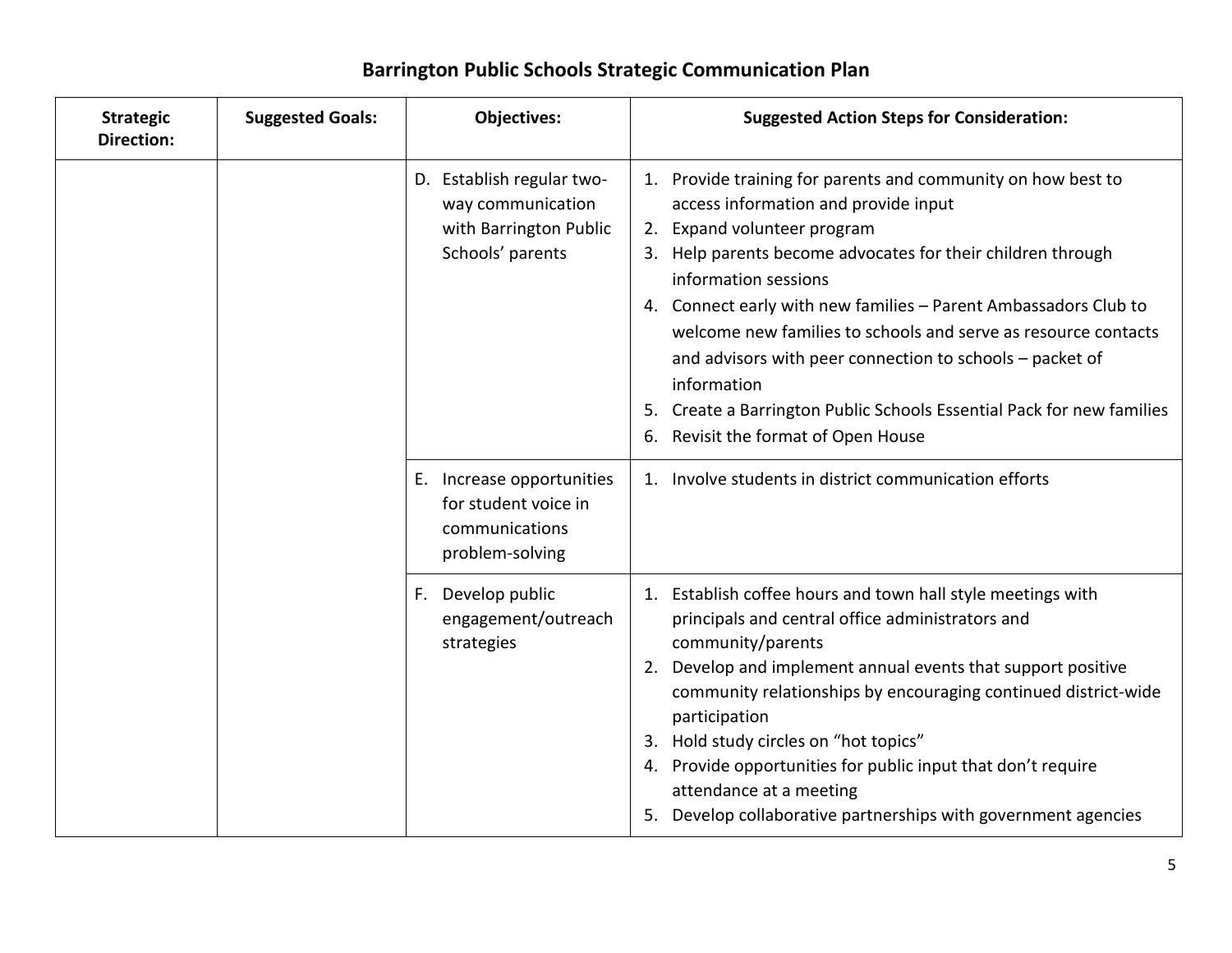### **Strategic Direction: Suggested Goals: Objectives: Suggested Action Steps for Consideration:** 6. Develop outreach programs to distribute information and gain feedback on issues impacting facilities 7. Provide visual signs of welcome and appreciation at schools 8. Continue community involvement with Senior Project, volunteering, enrichment clusters 9. Hold "listening lunches" or coffees at local venues in community at a regular time and day with featured topics – opportunity to gather opinion research and information 10. Provide first hand opportunities for community members to visit schools to gain a greater understanding of the district 11. Provide opportunities for public input that don't require attendance at a meeting 12. Make a special effort to connect with parents who typically aren't involved in school G. Expand and improve the district website/Aspen 1. Redesign homepage to include a search option for easier navigation by users 2. Update information on a regular (weekly or bi-weekly) 3. Make publications available in PDF format 4. Promote the website as a source of accurate information 5. Add a "Frequently Asked Questions" section to the homepage to both share complex information in a way that can be understood by the community and ( ask district office and school secretaries to track most frequent questions for website) incorporate responses to the most frequently asked questions by callers 6. Add a realtor link to the district website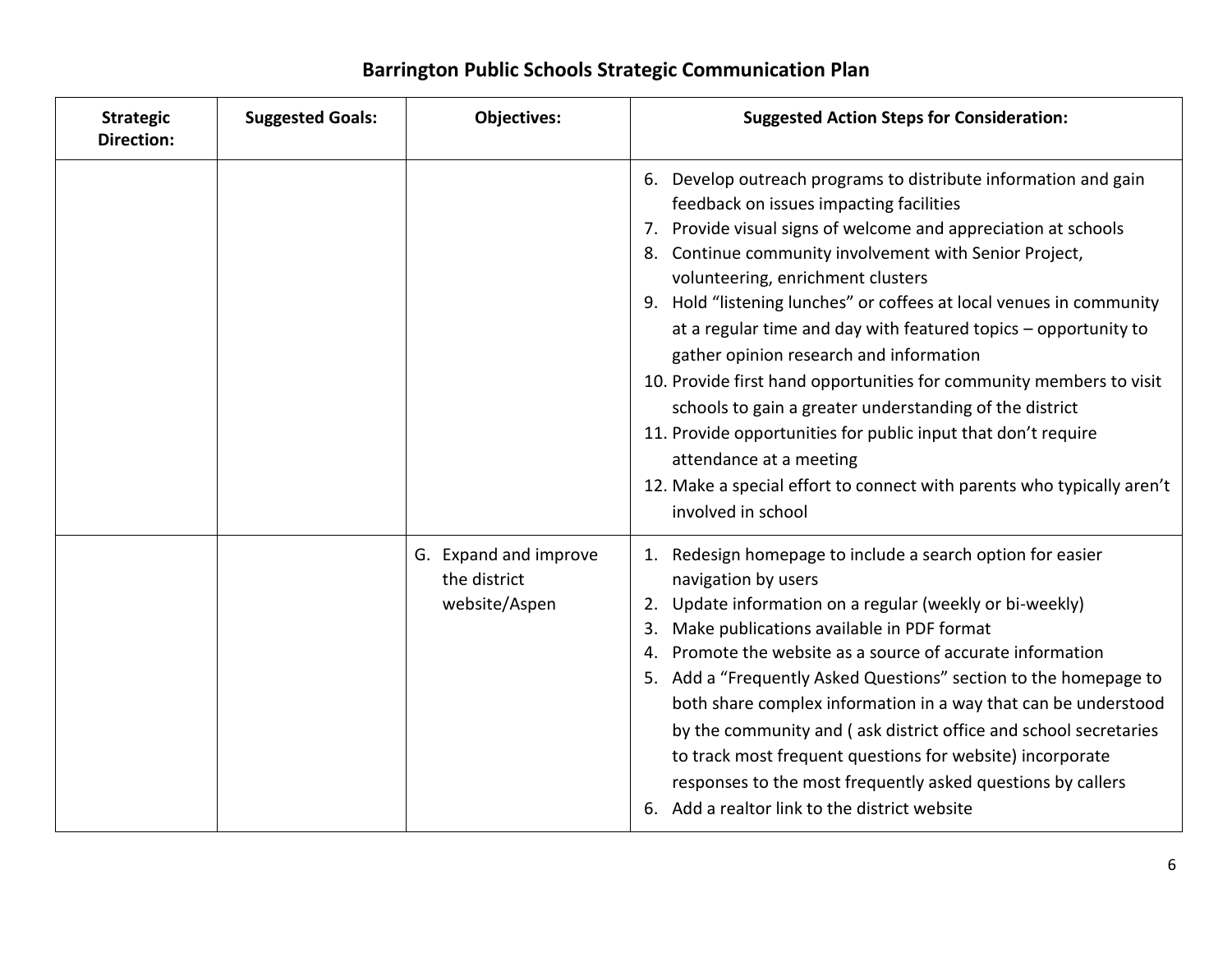| <b>Strategic</b><br><b>Direction:</b> | <b>Suggested Goals:</b>             | Objectives:                                                                                                                                                                                                                                                                                                                                    | <b>Suggested Action Steps for Consideration:</b>                                                                                                                                                                                                                                                                                                                                                                                               |
|---------------------------------------|-------------------------------------|------------------------------------------------------------------------------------------------------------------------------------------------------------------------------------------------------------------------------------------------------------------------------------------------------------------------------------------------|------------------------------------------------------------------------------------------------------------------------------------------------------------------------------------------------------------------------------------------------------------------------------------------------------------------------------------------------------------------------------------------------------------------------------------------------|
|                                       |                                     |                                                                                                                                                                                                                                                                                                                                                | 7. Consider a redesign of the website to include more photos of<br>students and a more appealing graphic design with district motto<br>and logo in prominent place<br>8. Define expectation for teachers to keep information updated and<br>keep all information current $-$ conduct reviews by the district $-$<br>everything on the site must be constantly updated<br>Include online integrated district activity and events calendar<br>9. |
|                                       | H. Effective use of social<br>media | Include at least three district and schools tweets a week<br>Investigate Teacher blogs/district blog<br>2.<br>Investigate RSS feed<br>3.<br>Investigate Mobile apps<br>4.<br>Investigate Text messages for non-critical information<br>5.<br>Investigate Text messages for critical information<br>6.<br>7. Consider district Facebook account |                                                                                                                                                                                                                                                                                                                                                                                                                                                |
|                                       |                                     | Expand and improve<br><b>I.</b><br>school newsletters                                                                                                                                                                                                                                                                                          | 1. Develop graphics standards and train school staff in best practice<br>for school newsletters<br>2. Implement a consistent and current Principal's message format<br>for newsletters<br>3. Conduct readership surveys of school newsletters<br>4. Investigate different ways to distribute school newsletters to a<br>broader audience                                                                                                       |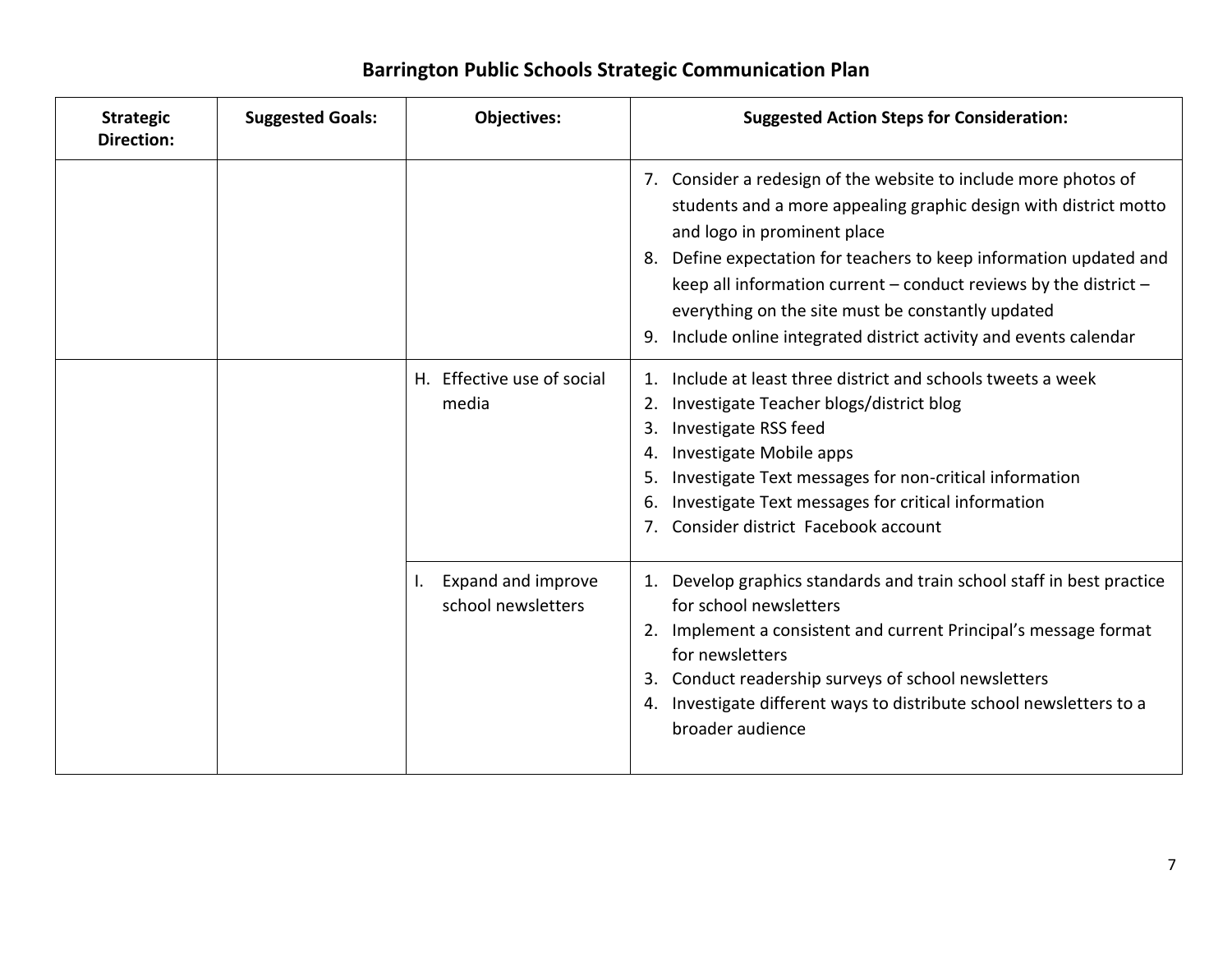| <b>Strategic</b><br><b>Direction:</b>                                   | <b>Suggested Goals:</b>                                        | <b>Objectives:</b>                                                                                                      | <b>Suggested Action Steps for Consideration:</b>                                                                                                                                                                                                                                                                                                                                                                                                                                                                                                                                                                                                                                                                                                                                                                                                                                                                                                                                                                                                                                                                                                                                                        |
|-------------------------------------------------------------------------|----------------------------------------------------------------|-------------------------------------------------------------------------------------------------------------------------|---------------------------------------------------------------------------------------------------------------------------------------------------------------------------------------------------------------------------------------------------------------------------------------------------------------------------------------------------------------------------------------------------------------------------------------------------------------------------------------------------------------------------------------------------------------------------------------------------------------------------------------------------------------------------------------------------------------------------------------------------------------------------------------------------------------------------------------------------------------------------------------------------------------------------------------------------------------------------------------------------------------------------------------------------------------------------------------------------------------------------------------------------------------------------------------------------------|
| Efficient,<br>transparent,<br>forward-thinking<br>communication<br>Plan | 1. Annually review<br>and update<br>Strategic<br>Communication | A. Create individual<br>communication plans<br>for major initiatives or<br>changes in district<br>programs or practices | 1. Assess communication needs and how they relate to the district's<br>strategic directions and the overall Strategic Communication Plan<br>as new efforts arise                                                                                                                                                                                                                                                                                                                                                                                                                                                                                                                                                                                                                                                                                                                                                                                                                                                                                                                                                                                                                                        |
|                                                                         |                                                                | B. Conduct regular<br>research and<br>evaluation components<br>on communication<br>efforts                              | 1. Review the plan format based on the four-step public information<br>process of research, planning and assessment, communication<br>and evaluation<br>2. Conduct opinion polling on a regular basis<br>Conduct readership surveys of staff and parent publications<br>3.<br>Create Smartsheet for internal implementation of outlining goals,<br>4.<br>targets, implementation timelines, and responsibility to delineate<br>and communicate accountability<br>5. Conduct focus groups for gathering qualitative information<br>relevant to specific district initiatives<br>6. Create surveys of stakeholders, district employees, parents and<br>students with sample sizes sufficient to predict outcomes<br>7. Employ a variety of tools to elicit feedback from stakeholders and<br>community members<br>8. Hold community forums for gathering information<br>9. Utilize website and social media statistical analysis, tied to direct<br>mail and other marketing.<br>10. Utilize social media knowledge and its effective use through<br>professional development<br>11. Maintain the ability to disaggregate the results to drive our<br>continuous improvement of our communication efforts |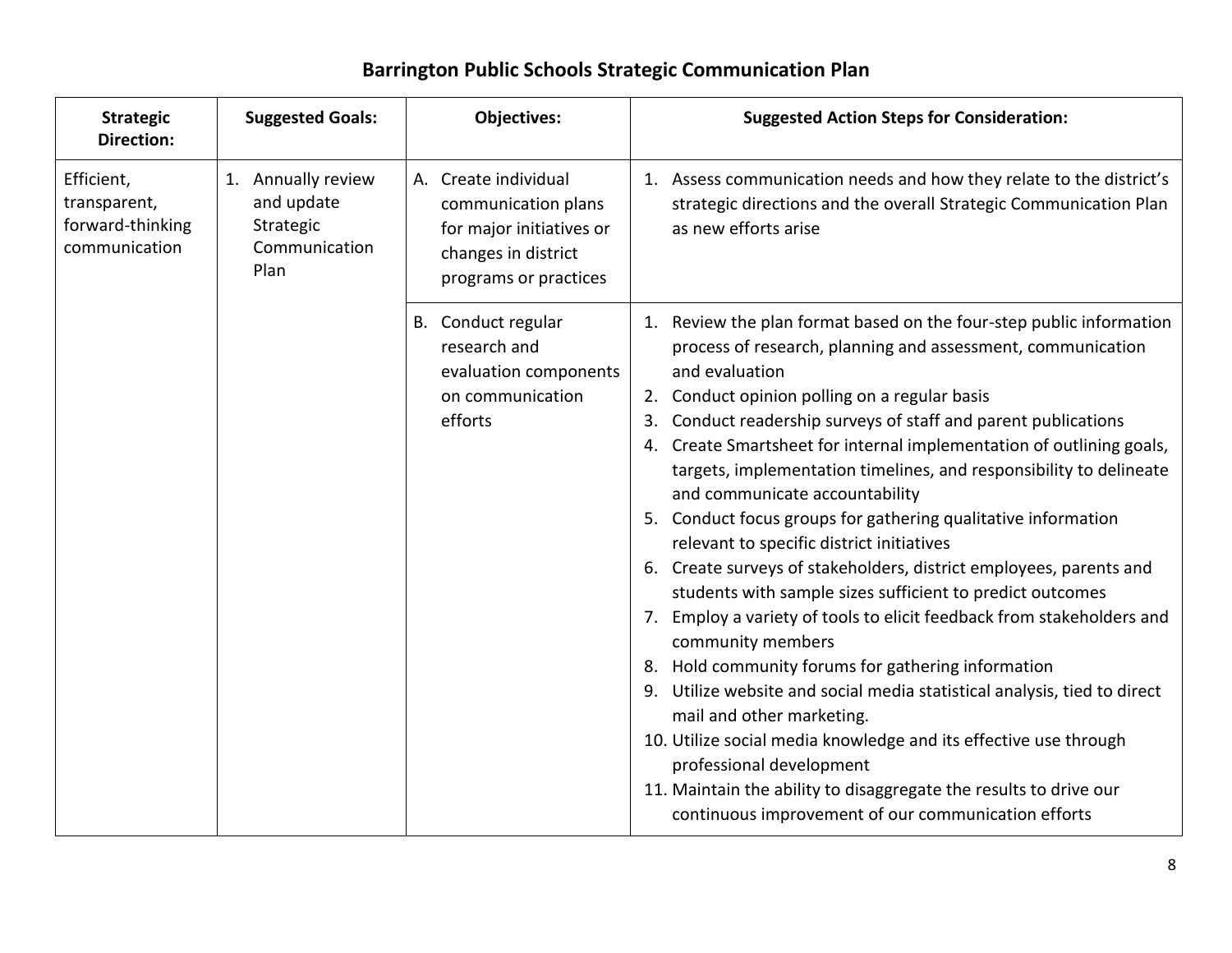| <b>Strategic</b><br><b>Direction:</b> | <b>Suggested Goals:</b>               | <b>Objectives:</b>                          | <b>Suggested Action Steps for Consideration:</b>                                                                                                                                                                                                                                                                                                                                                                                                                                                                                                                                                                                                                     |
|---------------------------------------|---------------------------------------|---------------------------------------------|----------------------------------------------------------------------------------------------------------------------------------------------------------------------------------------------------------------------------------------------------------------------------------------------------------------------------------------------------------------------------------------------------------------------------------------------------------------------------------------------------------------------------------------------------------------------------------------------------------------------------------------------------------------------|
|                                       |                                       |                                             | 12. Create a formal evaluation process to better gauge the pulse of<br>our stakeholders and effectiveness of our communication efforts<br>13. Administer annual satisfaction surveys to parents, faculty, staff<br>and students<br>14. Benchmark communications efforts in aspirational districts                                                                                                                                                                                                                                                                                                                                                                    |
|                                       | 2. Improve internal<br>communications | A. Facilitation of two-way<br>communication | 1. Continue and expand working groups including the solicitation of<br>input and the conduction of research to ensure successful<br>implementation of district initiatives<br>2. Create Communications working group to enhance<br>communication, provide input relative to communication and<br>information<br>3. Create key communication protocols regarding the rationale for<br>actions and result of district initiatives                                                                                                                                                                                                                                      |
|                                       |                                       | B. Develop<br>communication<br>protocols    | 1. Develop guidelines for email and voicemail communications<br>2. Evaluate the effective of automated district messages in lieu of<br>music<br>3. Evaluate communication with parents - in person meetings<br>should be encouraged and always an option/follow up with email<br>or note as needed<br>4. Make phone calls if in doubt/return phone calls within 24<br>business hours<br>5. Share information internally before public release<br>6. Share at the earliest possible point and provide regular updates<br>7. Avoid technical language and acronyms by preparing a short,<br>simple statement when needed<br>8. Encourage In person meetings with staff |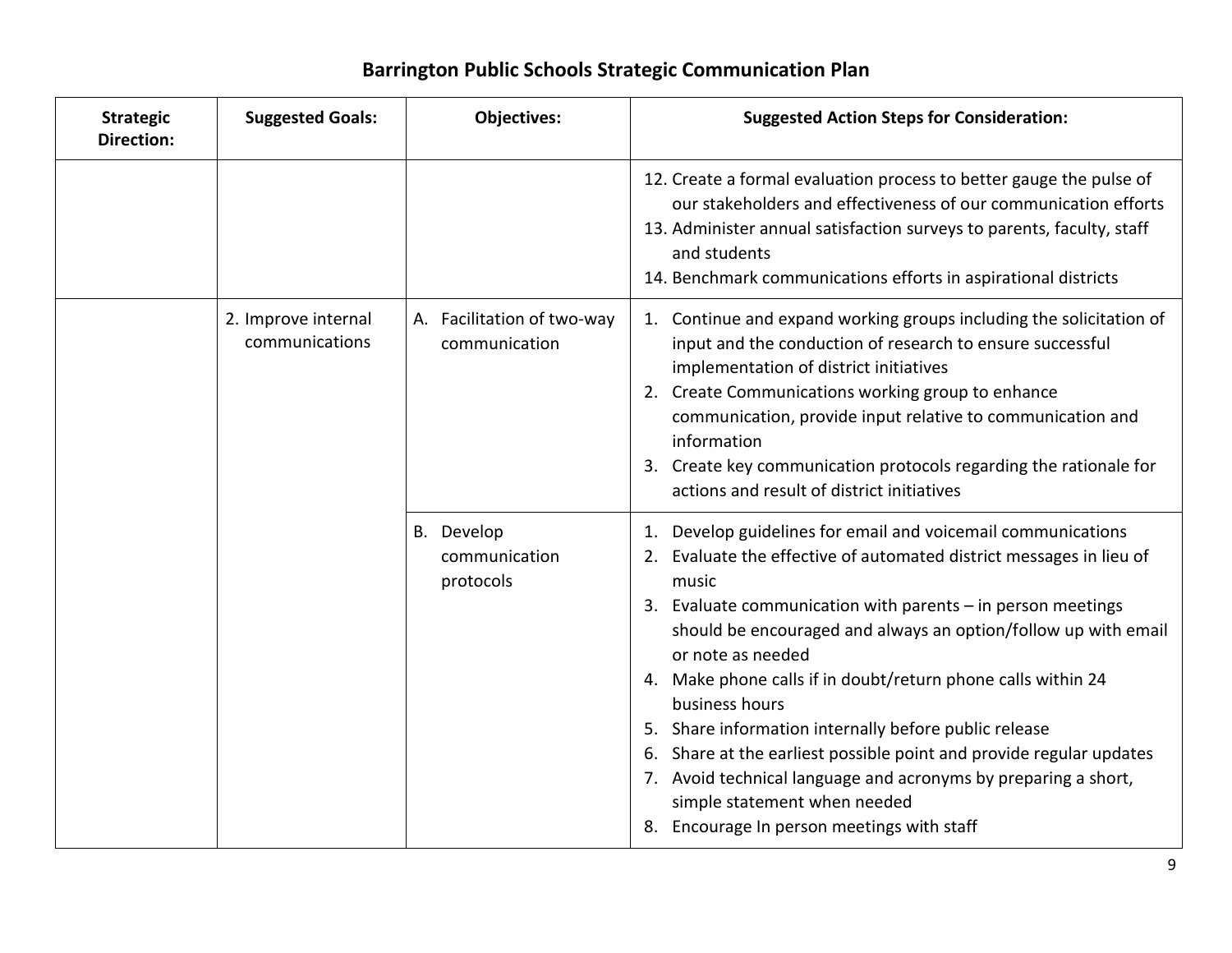| <b>Strategic</b><br><b>Direction:</b> | <b>Suggested Goals:</b> | <b>Objectives:</b>                                                                                        | <b>Suggested Action Steps for Consideration:</b>                                                                                                                                                                                                                                                                                                                                                                                                                                                                                       |
|---------------------------------------|-------------------------|-----------------------------------------------------------------------------------------------------------|----------------------------------------------------------------------------------------------------------------------------------------------------------------------------------------------------------------------------------------------------------------------------------------------------------------------------------------------------------------------------------------------------------------------------------------------------------------------------------------------------------------------------------------|
|                                       |                         |                                                                                                           | Develop standards and expectations for staff communication<br>9.<br>10. Continue to involve staff in decisions that impact them                                                                                                                                                                                                                                                                                                                                                                                                        |
|                                       |                         | C. Improve district<br>communication                                                                      | 1. Continue Monthly Superintendent's Update<br>2. Promote Success of Barrington Public Schools personnel and<br>celebrate staff contributions and efforts                                                                                                                                                                                                                                                                                                                                                                              |
|                                       |                         | D. Strengthen school<br>building-level<br>communication                                                   | 1. Create protocol to create agendas, share minutes and report<br>outcomes of in PLC collaborative meetings<br>2. Share electronic Parent newsletter with staff<br>Ensure all staff receive complete information and receive the<br>3.<br>same information<br>Build a consistent "Principal's Memo" for building<br>4.<br>communications                                                                                                                                                                                               |
|                                       |                         | E. Emphasize the role of<br>employees as<br>ambassadors for<br><b>Barrington Public</b><br><b>Schools</b> | Equip all employees to be ambassadors providing a positive,<br>1.<br>polite, and professional first impression and guiding stakeholders<br>to necessary information and communication avenues<br>Provide in-service and review ambassador role with all staff on a<br>2.<br>regular basis<br>3. Recognize employee efforts as ambassadors<br>Ensure new staff orientation program stresses the importance of<br>4.<br>communication and acquaints new employees with the culture of<br>the Barrington Public Schools and the community |